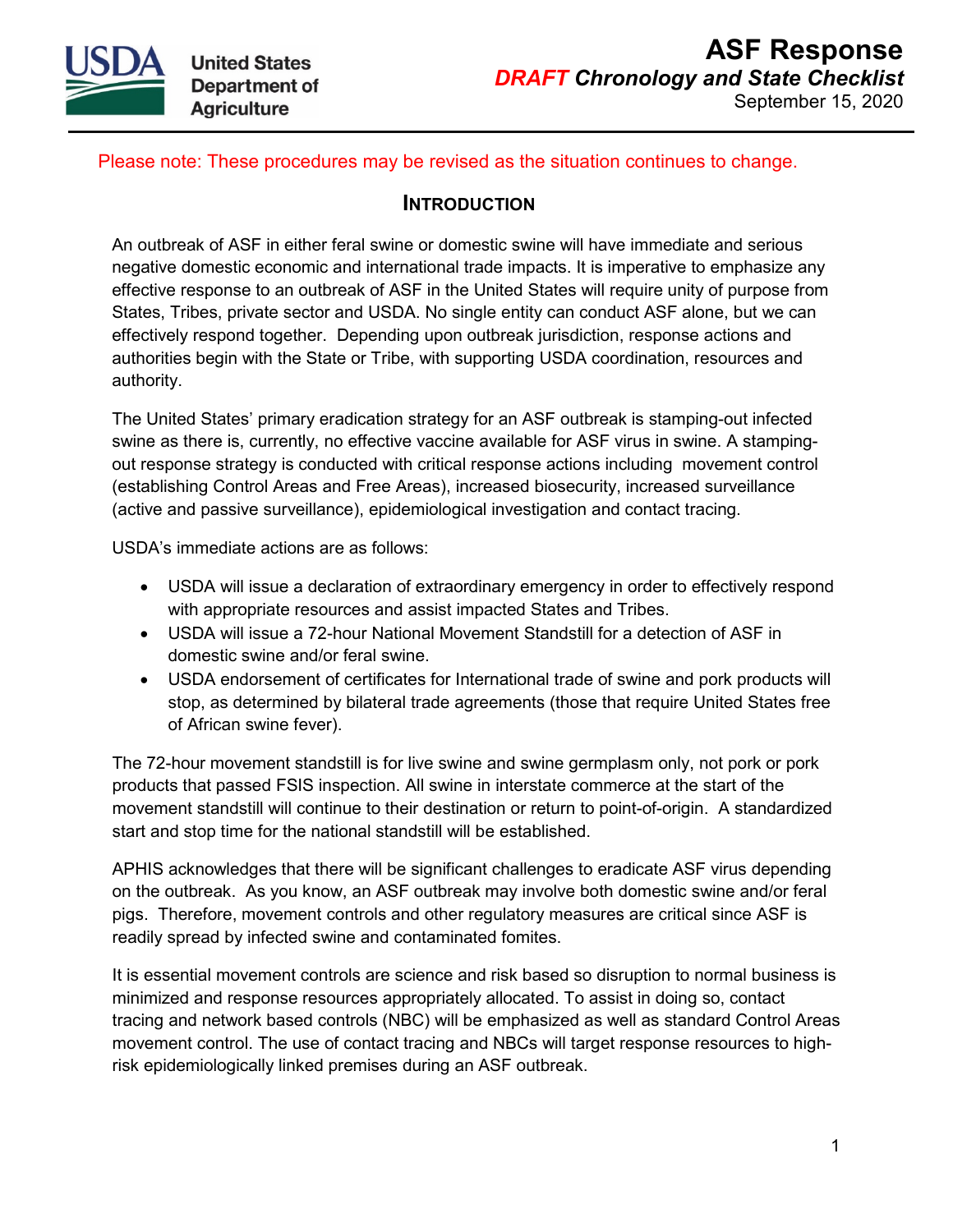# **CHRONOLOGY OF ASF RESPONSE ACTIONS**

## **Presumptive Positive Detection of ASF in the United States**

- Rapidly obtain confirmatory diagnostic results from NVSL FADDL
- Establish State quarantine and hold orders on Infected Premises
- Establish Control Area(s) and movement controls
- Begin an epidemiological investigation and contact tracing activities
- Implement increased biosecurity measures
- Prepare communication plans and notifications
- Activate State and National Incident Management Teams
- Initiate incident management organizational structures and processes including the Incident Coordination Group
- Begin data collection and information management in State Systems and Emergency Management Response System 2.0 (EMRS2)

## **Confirmed Positive Detection of ASF in the United States**

- Activate communication plans and provide notifications to stakeholders
- Implement National Movement Standstill for 72-hours
- Declare a USDA extraordinary emergency
- Continue epidemiological investigations and contact tracing activities
- Identify direct contact network premises
- Establish Network Based Controls (NBCs)
- Implement surveillance plans
- Activate NAHLN laboratories as needed
- Initiate appraisal, depopulation and disposal plans
- Execute timely and accurate information management
- Initiate public awareness messaging and communication campaign
- Implement and enforce increased biosecurity measures
- Continue surveillance and tracing activities
- Assess and characterize outbreak for locations, scale and scope identified
- Assess quarantines and movement controls
- Upon end of 72-hour National Movement Standstill implement continuity of business plans and permitting plans for Control Areas
- Upon end of 72-hour National Movement Standstill resume intrastate commerce and interstate commerce in Free Areas
- Continue to identify Infected Premises, establish Control Areas, conduct contact tracing and investigate Direct Contact Premises and Networks

Hour 73 Plus = Critical Response Actions Continue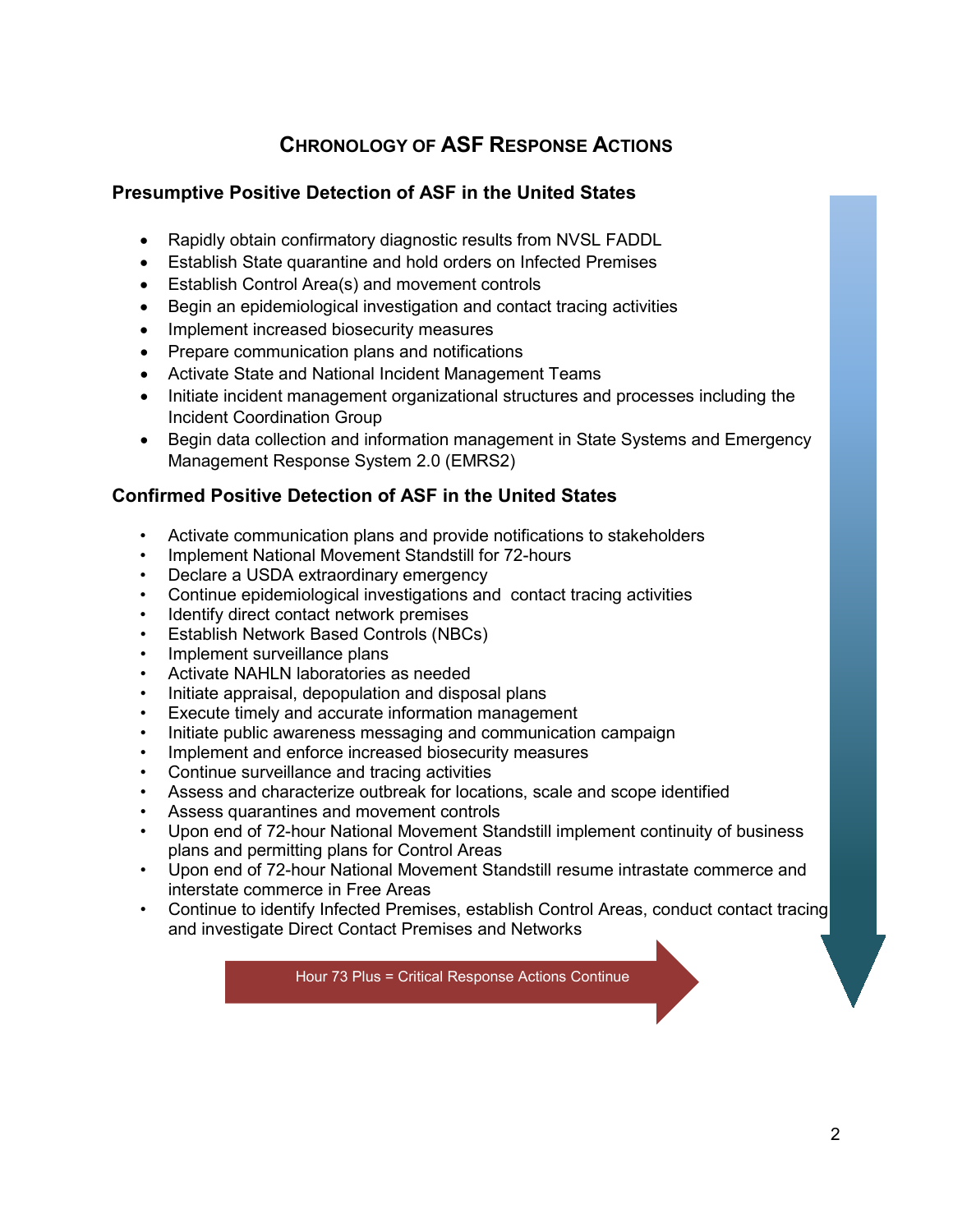## **72-Hour National Movement Standstill and "Hour 73"**

## **Purpose of The 72-hour national movement standstill**.

- 1) Communicate outbreak and implement immediate actions needed.
- 2) Establish initial or first Control Area(s).
- 3) Communicate location of initial Control Area(s) and Free Areas; i.e., communicate where movement controls and permits are needed at start of hour 73.
- 4) Conduct contact tracing for infected premises. Establish first Contact Premises and Network Based Controls for Contact Premises.
- 5) Increase national biosecurity and passive surveillance.
- 6) Increase national active surveillance with available capabilities.
- 7) Halt international trade of swine and pork products as necessary.
- 8) Asses and evaluate locations, scale, size and epidemiology of outbreak known at hour 72 for hour 73 actions.

## **National Movement Standstill: "Hour 73" Options**

Depending upon the circumstances of the outbreak, USDA APHIS policy options for national movement standstill at hour 73 include:

- 1) The 72 Hour National Movement Standstill ends at hour 73.
	- Premises in Free Areas resume interstate commerce of swine and swine germplasm at hour 73. Premises not in Control Areas or not identified as Direct Contact Premises resume intrastate and interstate commerce.
	- Premises in established Control Areas will need permits for intrastate and interstate commerce.
	- Direct Contact Premises will need permits for intrastate and interstate commerce.
- 2) Continue national movement standstill for an additional period of time beyond hour 73.
- 3) Establish a regional or other smaller geographical or jurisdictional movement standstill for interstate commerce beyond hour 73.
- 4) Implement other actions as needed. For example, interstate commerce for swine to slaughter resumes within Free Areas at hour 73, but interstate commerce for finishing pigs within Free Areas resumes at hour 96 or other criteria.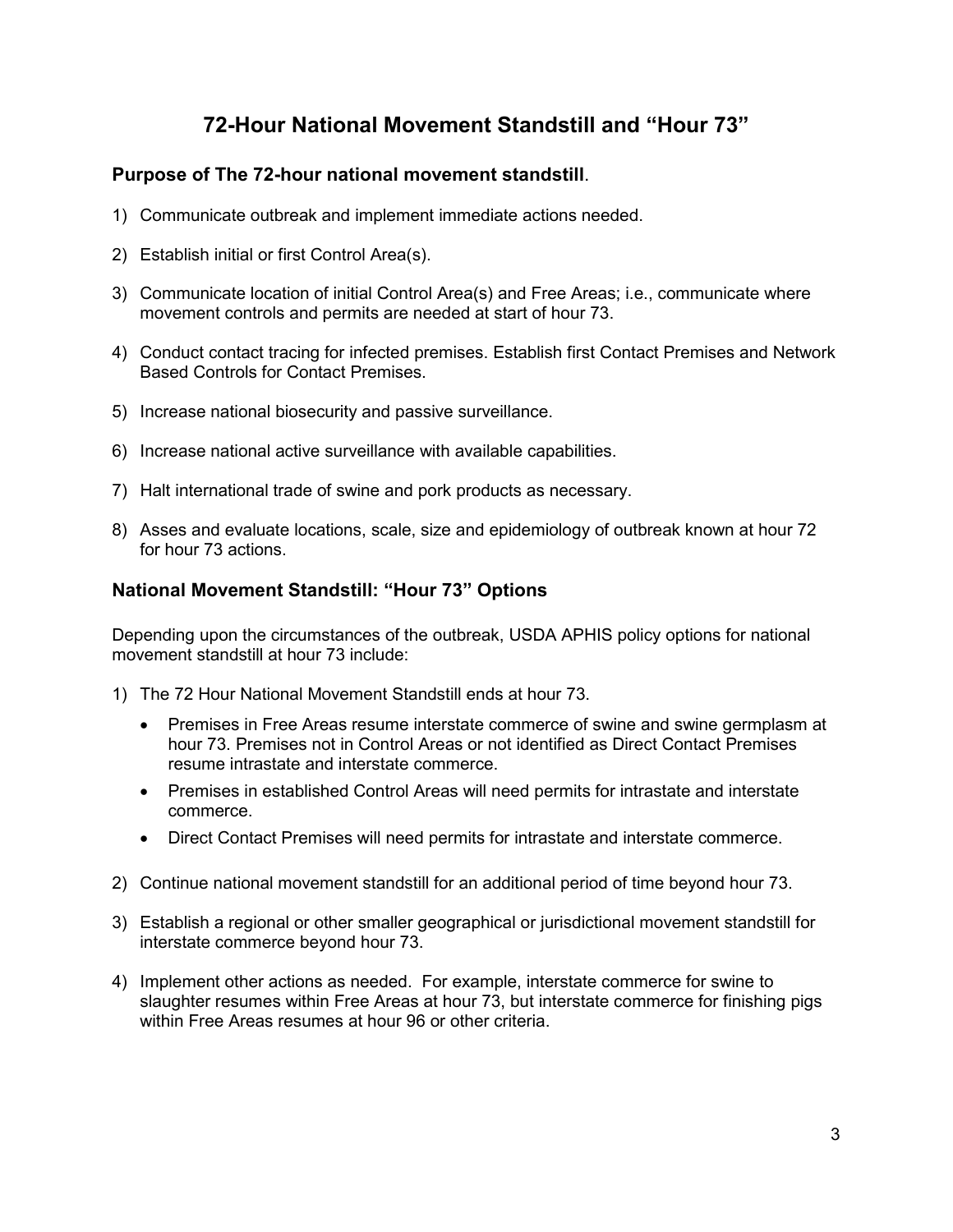# **Standards for 72-Hour National Movement Standstill**

- 1) Geographical and jurisdictional area is nationwide.
- 2) All live swine, in transit at issuance of standstill, must reach a destination or return to point-of-origin and not be held in transit.
- 3) Standard national start time and end time for the movement standstill (i.e., 9:00am EST).
- 4) Live swine and germplasm are subject to the Movement Standstill.
- 5) Products exempt from Movement Standstill include USDA Food Safety and Inspection Service (FSIS)-inspected pork products or State-inspected pork products or other negligible risk products.

| <b>Swine Population</b><br><b>Infected</b> | <b>State - Tribal</b><br><b>Quarantine of</b><br><b>Infected</b><br><b>Premises</b> | <b>Control Area</b><br><b>Plus</b><br><b>Network Based Controls</b> | <b>USDA</b><br><b>Extraordinary</b><br><b>Emergency</b><br><b>Declaration</b> | 72 hour<br><b>National</b><br><b>Movement</b><br><b>Standstill</b> |
|--------------------------------------------|-------------------------------------------------------------------------------------|---------------------------------------------------------------------|-------------------------------------------------------------------------------|--------------------------------------------------------------------|
| <b>Feral Swine Only</b>                    | N/A                                                                                 | <b>Control Area</b><br>Network Based Controls*                      | Yes                                                                           | Yes                                                                |
| <b>Domestic Swine Only</b>                 | Yes                                                                                 | <b>Control Area</b><br><b>Network Based Controls</b>                | Yes                                                                           | Yes                                                                |

## **SUMMARY OF ASF RESPONSE REGULATORY ACTIONS**

\* Epidemiological investigation to ensure infected feral swine are in their biological home range and have not been moved by human activity out of the Control Area. Domestic swine in Control Area are subject to movement control and surveillance activities.

## **USDA APHIS ASF Preparedness and Response Information**

**The USDA APHIS FAD PReP website will be updated with any new ASF response and policy guidance during an active outbreak:** [http://www.aphis.usda.gov/fadprep.](http://www.aphis.usda.gov/fadprep)

FAD PReP documents and materials directly related to ASF Include:

- [Planning & Preparing for African Swine Fever: Quick Briefing](https://www.aphis.usda.gov/animal_health/emergency_management/downloads/asf-briefing-plan-prepare.pdf)
- [African Swine Fever Response Plan: The Red Book](https://www.aphis.usda.gov/animal_health/emergency_management/downloads/asf-responseplan.pdf)
- [ASF Response: The Red Book Presentation](https://www.aphis.usda.gov/animal_health/emergency_management/downloads/asf-responseplan-ppt.pdf)
- [Overview of the ASF Response Plan: The Red Book](https://www.aphis.usda.gov/animal_health/downloads/animal_diseases/swine/fsc-asf-plan-overview.pdf)
- [Summary of Initial ASF Response Actions RRG](https://www.aphis.usda.gov/animal_health/downloads/animal_diseases/swine/fsc-asf-summary-initial-actions.pdf)
- [Critical Activities and Tools during an FAD Response RRG](https://www.aphis.usda.gov/animal_health/downloads/animal_diseases/swine/fsc-fadprep-critical-activities.pdf)
- **[Swine Industry Manual](https://www.aphis.usda.gov/animal_health/emergency_management/downloads/documents_manuals/swine_industry_manual.pdf)**
- [APHIS ASF Website](https://www.aphis.usda.gov/aphis/ourfocus/animalhealth/animal-disease-information/swine-disease-information/african-swine-fever)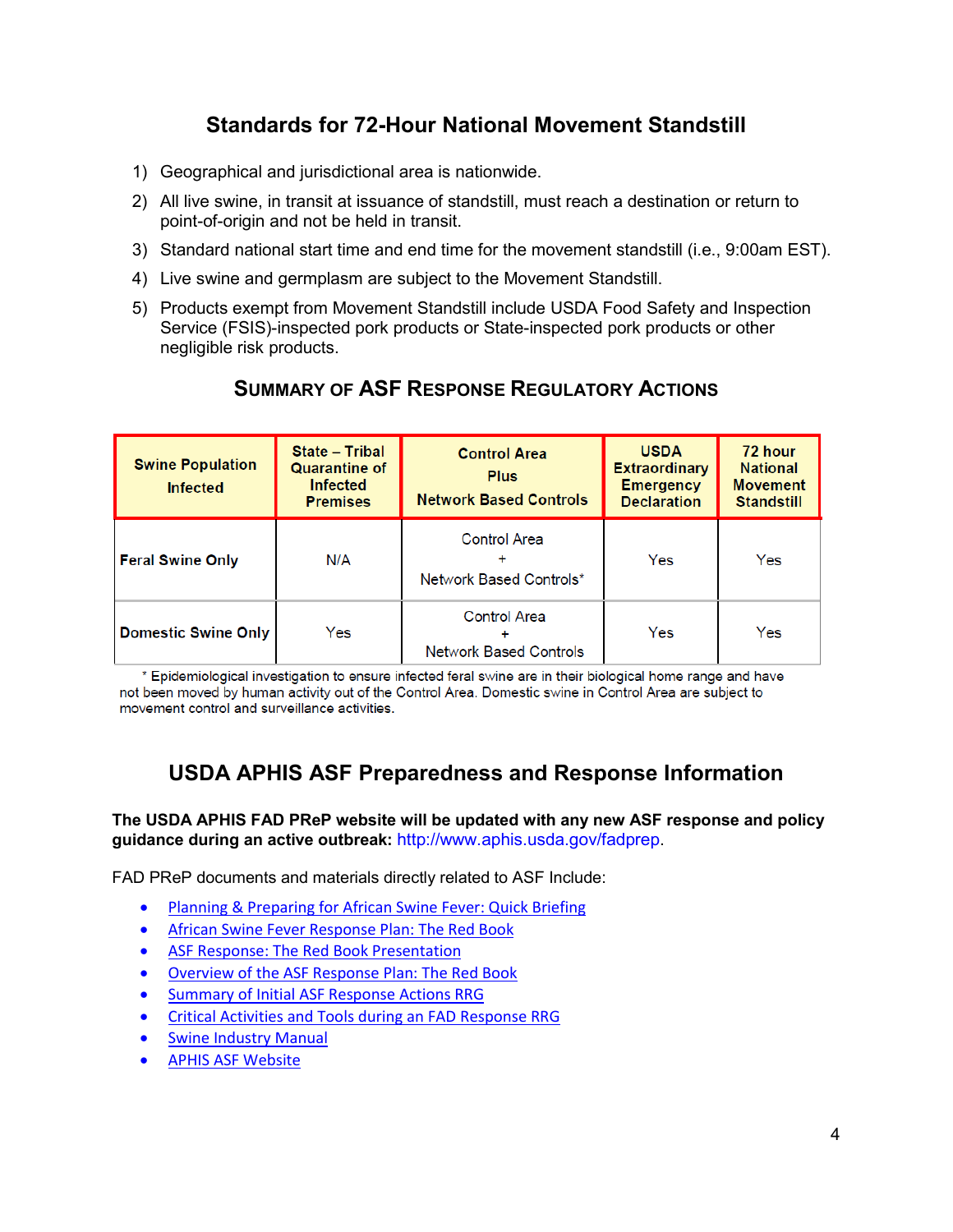## **ASF RESPONSE STATE CHECKLIST**

#### **IS THERE A PRESUMPTIVE CASE OF ASF IN DOMESTIC OR FERAL SWINE?**

☐ Reference the "Case Definition" if needed. Reference *ASF Response Plan: The Red Book*, Section 4.2.

□ Communicate **immediately** with the VS Field Operations (FiOps) Area Veterinarian In-Charge (AVIC) and appropriate FiOps leadership. Reference VS Guidance 12001.4 if needed.

 $\Box$  If duplicate samples were collected during the initial investigation, ensure you have the tracking information of the sample sent to NVSL; if a sample will be forwarded from a NAHLN laboratory, check on its status and obtain tracking information.

☐ Anyone submitting diagnostic samples *must* ensure samples have accurate national premises ID numbers on samples *and* on sample submission forms.

 $□$  If samples still need to be collected and/or shipped, discuss speed/transport options with your VS AVIC **immediately**.

- ◆ For a presumptive positive case of ASF, APHIS and State will begin elevated coordination and planning of response activities when presumptive positive case definition is met.
- ♦ NVSL confirmation is needed for official OIE notifications: VS Strategy & Policy (S&P) will determine when bilateral and multilateral trade notifications are made.
- ♦ Upon confirmed positive case, official response activities will begin.

 $\Box$  Immediately confer about depopulation with the company/producer involved and the appropriate State and APHIS officials (including appropriate method, required equipment and personnel, and other logistics). For initial case of ASF in a State, NVSL confirmation is required prior to depopulation if requesting funds from APHIS, the State Animal Health Official and APHIS must both agree to depopulation if requesting funds from APHIS.

| $\Box$ Discuss disposal options of carcasses and other materials (including appropriate method, |
|-------------------------------------------------------------------------------------------------|
| required equipment and personnel, applicable requiations, etc.). The APHIS Carcass              |
| Management Dashboard is available to help you get started if needed. Please note, written       |
| verification that disposal operations are approved by the state environmental regulatory agency |
| will be required if APHIS pays for disposal.                                                    |

 $\Box$  Get premises loaded into EMRS2 and State systems, if your State does not have pre-loaded premises data. (Loading prior to an incident is strongly preferred, more information is [here\)](https://www.aphis.usda.gov/animal_health/emergency_management/downloads/emrs_premisesdatatransfer.pdf).

| $\Box$ NAHLN laboratories need to begin electronic messaging of results immediately, if not already |
|-----------------------------------------------------------------------------------------------------|
| doing so. If results are unable to be messaged, make sure a communication process is in place to    |
| relay results to all necessary parties, including EMRS2.                                            |

| $\Box$ Immediately initiate premises temporary hold order, quarantine, and/or some form of stop |
|-------------------------------------------------------------------------------------------------|
| movement by State authority or Tribal authority upon strong suspicion of ASF on a premises.     |
| Confirmation of ASF by NVSL is not needed for States, or Tribes, to implement quarantines       |
| and/or movement controls on individual premises during an investigation.                        |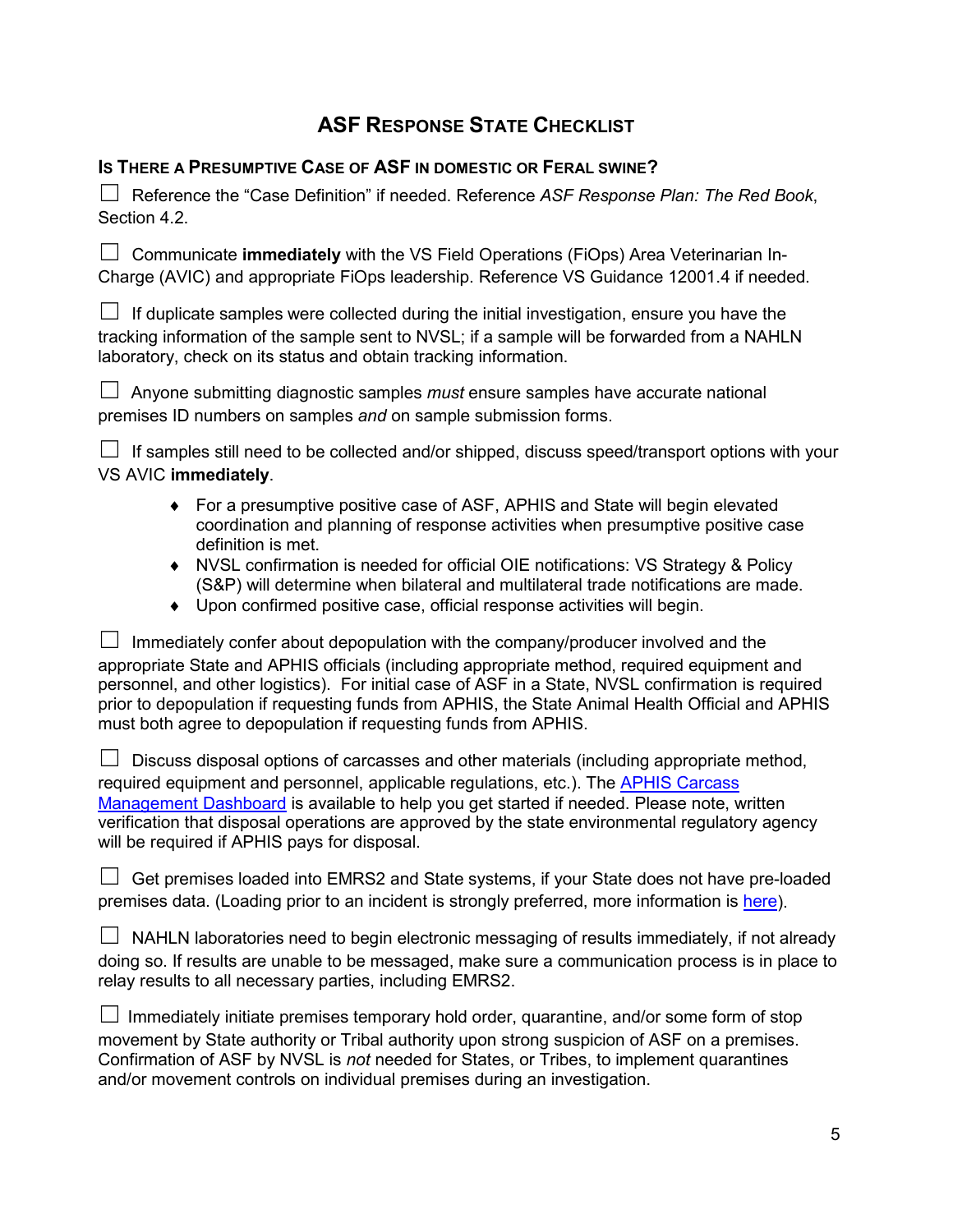#### **THEN, REVIEW POLICY GUIDANCE DOCUMENTS FOR RESPONSE…**

ASF will be a new animal disease response for the USDA and States. Policy guidance documents will be produced and posted on APHIS website. Please communicate as much as needed with APHIS (FiOps and S&P) to ensure you are aware of existing guidance and have the appropriate information needed to respond.

## ☐ **Communication & Coordination**

- ♦ State public affairs, APHIS Legislative and Public Affairs, APHIS Trade Staff, & industry should coordinate timing and content for **ANY** public announcements and bilateral trade notifications.
- ♦ Activate communication plans and provide notifications to stakeholders.
- ♦ Calls between relevant parties, including but not limited to appropriate APHIS officials, company officials, and affected States, should begin *immediately*. More communication is always better in an outbreak.

#### ☐ **Zones and Premises**

- ♦ Establish quarantine and hold orders on Infected Premises.
- ♦ Establish Control Area(s) and movement controls.
- ♦ Begin an epidemiological investigation and tracing activities.
- ♦ Implement increased biosecurity measures.
- ♦ Investigate direct contact premises.
- Movement related to animal business into, within, and out of a Control Area will cease due to initial 72-hour national movement standstill
- ♦ Establish Network Based Controls and implement surveillance plans.

### ☐ **Appraisal and Indemnity Procedures**

- ♦ Initiate appraisal, depopulation and disposal plans.
- ♦ The Appraisal and Indemnity Request Forms for both swine owners and growers are the first documents that must be signed in order to commence depopulation activities.
- ♦ Ensure all information for the VS 1-23 is collected as soon as possible.

#### ☐ **Depopulation**

- ♦ To be most effective in stopping disease transmission, it is necessary to prioritize depopulation (of premises or even within a single premises) based on clinical signs and epidemiological information.
- ♦ Implement and enforce increased biosecurity measures on infected premises.
- ♦ All indemnity request forms, herd plans and State and APHIS approvals must be obtained.

### ☐ **Surveillance & Epidemiology**

♦ Use the *ASF Epidemiology Questionnaire (note: under construction)* to quickly gather the most critical information about premises.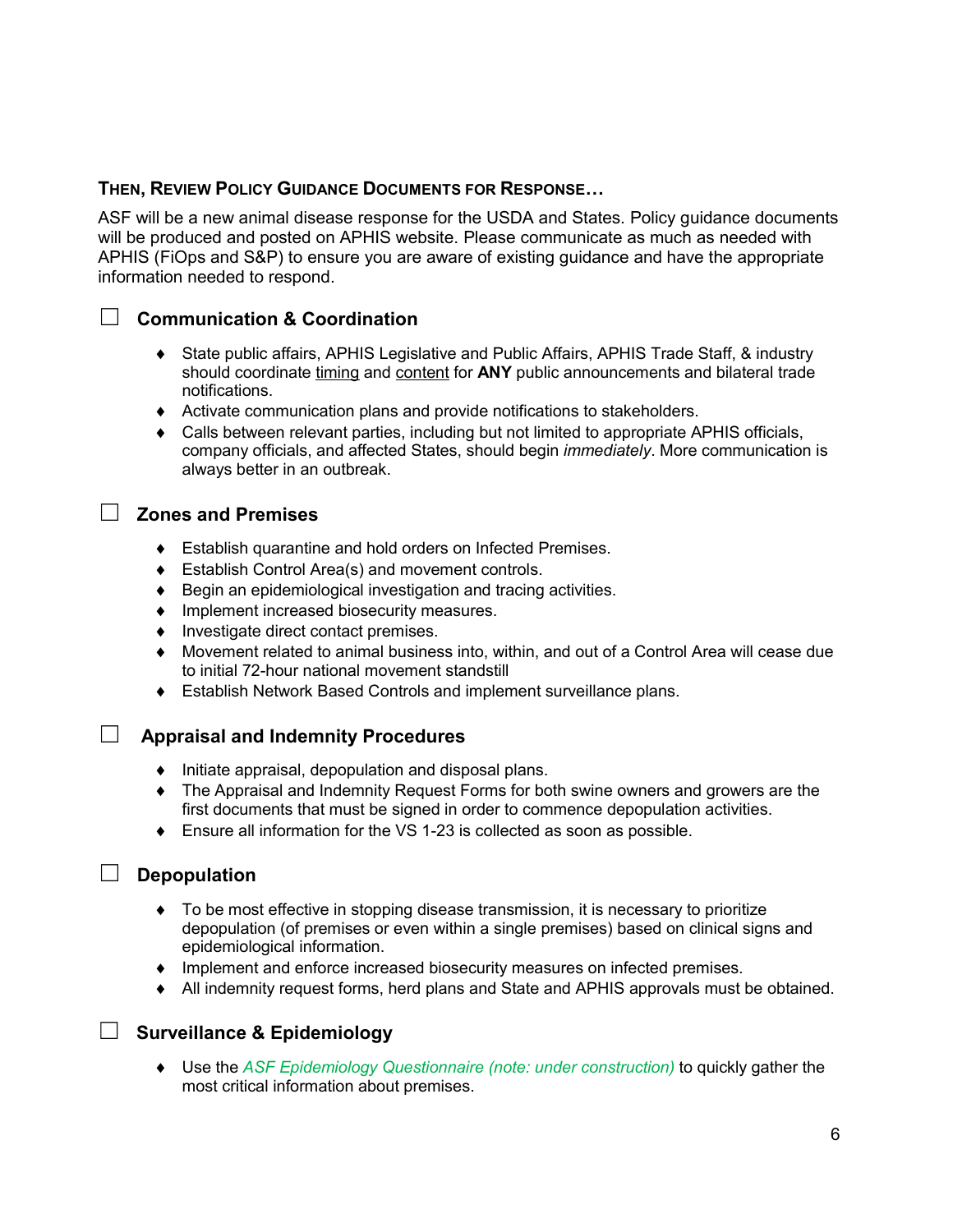- ♦ Immediately initiate surveillance activities to determine any wildlife contact, particularly for feral swine, as well as an assessment to determine whether *Ornithodoros* spp. ticks are implicated in, or present a risk for, ongoing disease transmission.
- Rapidly follow up on any sick calls.
- ♦ Rapidly collect and share trace-forward and trace-back information to aid in disease control.
- ♦ Tracing should identify all movement onto and off of an Infected Premises that occurred within the last 30 days.
- ♦ Additionally, all premises or locations having a shared direct or indirect contact during the last 15 days with the Infected Premises will also be traced and subject to surveillance requirements.

## ☐ **3D Activities/NVS Support**

- ♦ 3D activities include the depopulation, disposal, and decontamination during an outbreak.
- ◆ To contact the NVS and/or request resources, please email [NVS@usda.gov.](mailto:NVS@usda.gov)
- ◆ Review the [ASF 3D Guidance—Option Matrices and Considerations](https://www.aphis.usda.gov/animal_health/carcass/docs/asf-3d-summary-guidance.pdf) which provides a summary of scientific data and best practices specific to ASF virus, and not necessarily based on field experience.
- ♦ State Disposal procedures must be effective and appropriate.
	- − For landfilling, refer to the *ASF Landfill Disposal Guidance—Recommended Waste Acceptance Practices for Landfills (note: under construction)*.

#### ☐ **Biosecurity**

- ♦ Rapidly implement increased biosecurity measures on any infected premises; responders also need to observe strict biosecurity procedures to prevent virus spread. The [Secure](http://www.securepork.org/pork-producers/biosecurity/)  [Pork Supply](http://www.securepork.org/pork-producers/biosecurity/) plan provides further information on enhanced biosecurity plans.
- ♦ Owners, producers, veterinarians, and responders should observe strict biosecurity measures during an incident or suspected incident.
- ♦ Key aim is to contain the virus on infected premises (biocontainment) and prevent the introduction of ASF virus from the movement of personnel and fomites to naïve premises (bioexclusion).

#### ☐ **Movement Control, Permitting, & Continuity of Business**

- ♦ Determine appropriate zones, areas, and premises designations in the event of an ASF outbreak, and re-evaluate these designations as needed throughout the outbreak based on the epidemiological situation.
- ♦ Each State's animal health emergency response plans should describe the implementation of quarantine and movement controls. Initial movement standstills may occur at the State, Regional, or National level. Refer to the [ASF Initial Movement Guidance](https://www.aphis.usda.gov/animal_health/downloads/animal_diseases/swine/fsc-asf-summary-initial-actions.pdf) for further information.
- The [Secure Pork Supply](http://www.securepork.org/) plan provides permitting guidance and assists in preparing the swine industry, including producers, haulers, and packers to maintain business continuity during an outbreak.
- ♦ For general permitting, see [FAD PReP Manual 6-0 Permitted Movement;](https://www.aphis.usda.gov/animal_health/emergency_management/downloads/documents_manuals/fadprep_man6-0_permit-mvmt.pdf) the EMRS2 Customer Permit Gateway can be used for permit requests— an [Overview of the EMRS2](https://www.aphis.usda.gov/animal_health/emergency_management/downloads/hpai/gatewayinfo.pdf)  [Gateway](https://www.aphis.usda.gov/animal_health/emergency_management/downloads/hpai/gatewayinfo.pdf) document is also available last updated in 2017.

#### ☐ **Information Management**